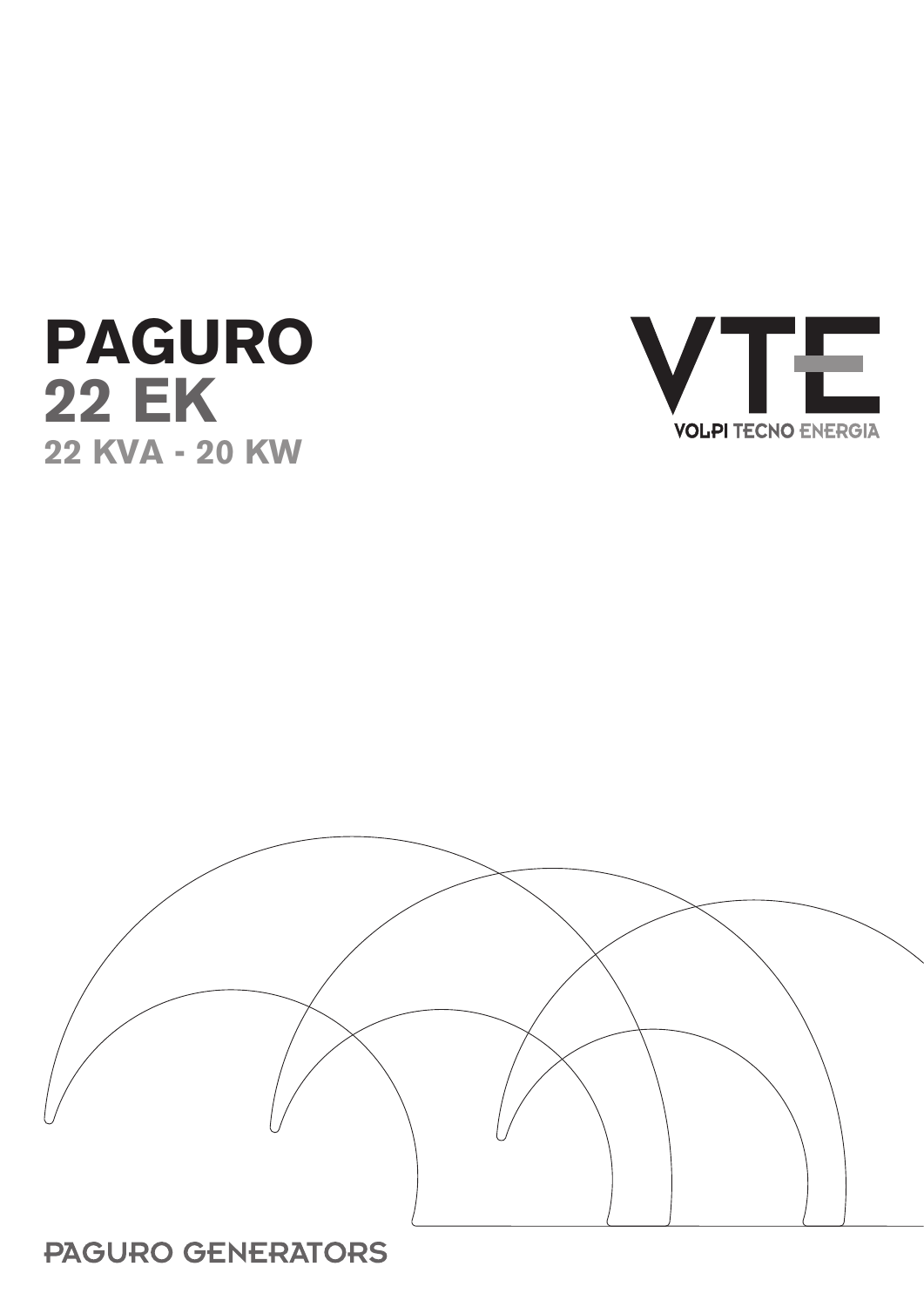# **PAGURO 22 EK 22 KVA - 20 KW**

Codice prodotto Product reference Produktcode Référence du produit Código de producto

Dimensioni L x L x H mm Dimensions L x W x H mm Abmessungen L x B x H mm Dimensions L x l x H mm Dimensiones L x A x A mm

## AP22523050EK

1224 X 631 X 828

## ALTERNATORE

Sincrono, senza spazzole, AVR Scambiatore di calore acqua/aria in acciaio inox Carica batterie per batteria d'avviamento dedicata (12  $V$   $B$   $A$  $)$ Isolamento in classe H

## **MOTORE**

Alimentato a diesel 4 cilindri Quattro cicli Raffreddamento ad acqua dolce a mezzo scambiatore di calore

## COMANDO REMOTO

Comando remoto con display LCD Contaore, indicatore di carico, frequenza/ regime di rotazione motore Arresto automatico per bassa pressione olio e/o sovratemperatura Connettore rapido e 15 mt di cavo Avviamento automatico (optional)

## CAPSULA INSONORIZZANTE

Isolamento acustico con capsula in vetroresina rinforzata a stratificazione composita e rivestimento in materiale fonoassorbente ad alta densità La capsula composta da due parti superiori ed una inferiore consente l'installazione anche in vani angusti Doppio sistema antivibrante, interno a 4 supporti soffici ed esterno

a 4 supporti semielastici

#### ALTERNATOR

Synchronous, brushless, AVR Heat exchanger water/air made in stainless steel Battery charger for dedicated starting battery (12V 8A) Isolamento in classe H

## ENGINE

Diesel fueled 4 cylinders Four cycle esh water cooling circuit via heat exchanger

## REMOTE CONTROL

Remote control with LCD display Load indicator, hour meter, frequency / engine speed Automatic shut down for low oil pressure and/or high temperature With 15 mt of cable and quick connector Automatic start (optional)

#### **SOUNDPROOF** CAPSULE

Soundproof capsule made from multi layer GRP, a high density sound absorbing material and heat insulating foam lining Split into two halves, the capsule lids enable easy of access for servicing, even in tight spaces Dual anti-vibration system based on 4 internal soft shock absorbers and 4 firm captive engine mounts outside the capsule

#### **LICHTMASCHINE**

Ein bürstenloser Synchron-Wechselstromgenerator, AVR Wärmetauscher Wasser/ Luft aus Edelstahl Ladegerät für dedizierte Starterbatterie (12 V 8 A) Isolationsklasse H

#### **MOTOR**

Mit Dieselmotor 4 Zylinder Viertakt-Motor Frischer Wasser kühlkreislauf über Wärmetäuscher

#### **FERNBEDIENUNG**

Fernbedienung mit LCD-**Display** Ladeanzeige, Betriebsstundenzähler, Frequenz / Motordrehzahl Automatische Abschaltung bei niedrigem Öldruck und/ oder hoher Temperatur Mit 15 m Kabel und **Schnellverbinder** Automatischer Start (optional)

#### SCHALLDICHTE KAPSEL

Schalldichte Kapsel aus mehrschichtigem GFK, schallabsorbierendes Material mit hoher Dichte und wärmedämmendem **Schaumstoff** In zwei Hälften geteilt, ermöglichen die Kapseldeckel auch bei beengten Platzverhältnissen einen einfachen Zugang zur Wartung Duales Anti-Vibrations-System auf der Basis von 4 internen weichen Stoßdämpfern und 4 festen Motorhalterungen außerhalb der Kapsel

Peso (capsula inclusa) Weight (capsule included) Gewicht (inkl. Kapsel) Poids (capsule incluse) Peso (cápsula incluida)

Emissione acustica dB(A) 7 mt Noise level dB(A) 7 mt Lärmpegel Entfernung dB(A) 7 m Niveau sonore dB (A) 7 mt Emisión acústica dB(A) 7 mt

> ALTERNATEUR Synchrone, sans balai,

Échangeur thermique eau / air fabriqué en acier

Chargeur de batterie pour batterie de démarrage dédiée (12V 8A) Classe d'isolation H

Télécommande avec écran

Avec 15 m de câble et un connecteur rapide Démarrage automatique

CAPSULE INSONORISÉE Capsule insonorisée en PRV multicouche, un matériau insonorisant très dense, et doublure en mousse thermo-isolante Divisés en deux parties, les couvercles de la capsule permettent un accès facile pour l'entretien, même dans les espaces restreints Système anti-vibration double monté sur 4 amortisseurs souples internes et 4 supports fermes de moteur à l'extérieur de la capsule

Indicateur de charge, horamètre, fréquence / vitesse du moteur Arrêt automatique en cas de pression d'huile basse et / ou de température

AVR

inoxydable

MOTEUR Alimenté au diesel 4 cylindres À quatre temps Le refroidissement par radiateur eau COMMANDE À **DISTANCE** 

LCD

élevée

(facultatif)

kg 520

49 dB(A)

## **ALTERNADOR**

Asimétrico sin escobillas, AVR Intercambiador de calor Agua/Aire en acero inoxidable Cargador de batería para batería de arranque dedicada (12V 8A) Clase de aislamiento H j

## **MOTOR**

Alimentado con diesel 4 cilindros Cuatro ciclos Refrigeración a traves del intercambiador de calor

#### CONTROL REMOTO

Control remote con display LCD Indicador de carga, cuenta horas, frecuencia/regimen de rotacion del motor Parada automática por baja presión de aceite y sobre-temperatura

Con 15 mts. de cableado y conectores rapidos Inicio automático (opcional)

## CAPSULA INSONORIZADA

Capsula insonorizada fabricada en fibra de vidrio multicapa de alta densidad reforzada y con una capa de material aislante Capsula compuesta de dos partes superiors y una parte inferior que permiten la instalacion en espacios reducidos Doble sistema antivibración basado en 4 soportes internos en la capsula y 4 en la parte externa

Caratteristiche, dimensioni e pesi soggetti a modifiche senza preavviso

Specifications, dimensions and weights may be subjected to modifications without prior notice Spezifikationen, Abmessungen und Gewichte können ohne vorherige Ankündigung geändert werden Les spécifications, dimensions et poids peuvent être modifiés sans préavis

Caracteristicas,dimensiones y pesos pueden sufrir modificaciones sin previo aviso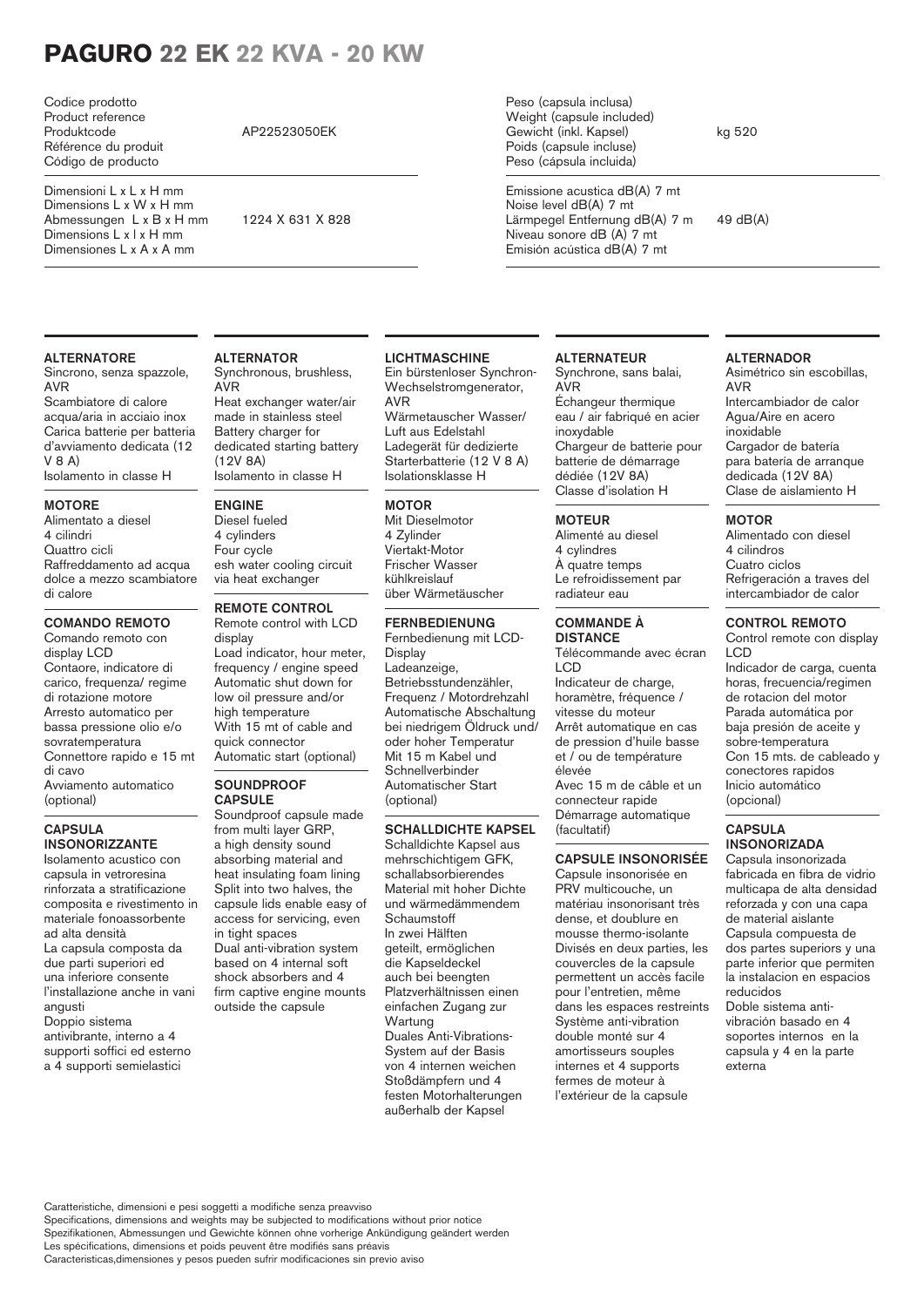# **SPECIFICHE TECNICHE E PRESTAZIONI - TECHNICAL SPECIFICATIONS AND PERFORMANCES TECHNISCHE SPEZIFIKATIONEN UND LEISTUNGEN - CARACTÉRISTIQUES TECHNIQUES ET PERFORMANCES - ESPECIFICACIONES TECNICAS Y PRESTACIONES**

| Costruttore del generatore<br>Generator manufacturer<br>Generator-Hersteller<br>Fabricant du générateur<br>Fabricante generador                                                 | VTE Srl - Italy                                                                                                                                                                                                                       |
|---------------------------------------------------------------------------------------------------------------------------------------------------------------------------------|---------------------------------------------------------------------------------------------------------------------------------------------------------------------------------------------------------------------------------------|
| Tipo alternatore<br>Alternator type<br>Wechselstrommaschine<br>Type d'alternateur<br>Tipo alternador                                                                            | Sincrono, senza spazzole, AVR<br>Synchronous, brushless, AVR<br>Synchrone, bürstenlose AVR<br>Synchrone, sans balai, AVR<br>Sincrónico, sin escobillas, AVR                                                                           |
| Potenza elettrica continuativa<br>Continuous electrical power<br>Elektrische Dauerleistung<br>Courant électrique continu<br>Potencia eléctrica en continuo                      | 22 KVA                                                                                                                                                                                                                                |
| Tensione di uscita<br>Voltage output<br>Spannungsausgang<br>Tension de sortie<br>Tensión de salida                                                                              | Monofase 230 V (50 HZ)<br>Single-phase 230 V (50 HZ)<br>Einphasig 230 V (50 HZ)<br>À phase unique 230 V (50 HZ)<br>Monofásico 230 V (50 HZ)                                                                                           |
| Corrente di spunto<br>Peak current<br>Spitzenstrom<br>Courant de crête<br>Pico de arranque                                                                                      | 280 A                                                                                                                                                                                                                                 |
| Sistema raffreddamento alternatore<br>Alternator cooling system<br>Lichtmaschinen-Kühlsystem<br>Système de refroidissement de l'alternateur<br>Sistema refrigeración alternador | Scambiatore acqua/aria in acciaio inox<br>Heat exchanger water/air in stainless steel<br>Wärmetauscher Wasser/Luft aus Edelstahl<br>Echangeur thermique eau / air en acier inoxydable<br>Intercambiador agua/aire de acero inoxidable |
| Costruttore del motore e modello<br>Engine manufacturer and type<br>Motorhersteller und Typ<br>Fabricant du moteur et type<br>Fabricante del motor y modelo                     | Kohler KDI 2504                                                                                                                                                                                                                       |
| Numero cilindri<br>Cylinders nr.<br>Zylinder nr.<br>Nombre de cylindres<br>Numero de cilindros                                                                                  | 4                                                                                                                                                                                                                                     |
| Velocità di rotazione<br>Engine speed<br>Motordrehzahl<br>Régime du moteur<br>Velocidad de rotación                                                                             | 1500 giri - rpm - U/min - tr/min                                                                                                                                                                                                      |
| Sistema di avviamento ed arresto<br>Starting and shut-off system<br>Start- und Stoppsystem<br>Système de démarrage et d'arrêt<br>Sistema de arranque y parada                   | Elettrico a 12 V con comando a distanza<br>12V electrical starter, remote controlled<br>12 V Elektrostarter, ferngesteuert<br>Démarreur électrique 12V, télécommandé<br>Motor de arranque eléctrico a 12V. Con control a distancia    |
| Consumo specifico gasolio<br>Specific fuel consumption<br>Spezifischer Kraftstoffverbrauch<br>Consommation de carburant spécifique<br>Consumo especifico de combustible         | 0,35 lt/KW/h                                                                                                                                                                                                                          |
| Sistema di raffreddamento motore<br>Engine cooling system<br>Maschinen-Kühlanlage<br>Système de refroidissement du moteur<br>Sistema de refrigeración del motor                 | Ad acqua dolce con scambiatore di calore<br>Fresh water with heat exchanger<br>Frisches Wasser mit Wärmetauscher<br>Eau douce avec échangeur thermique<br>Refrigeración a traves del intercambiador de calor                          |
| Pompa acqua<br>Cooling pump<br>Kühlpumpe<br>Pompe de refroidissement<br>Bomba de agua                                                                                           | Autoadescante<br>Self priming<br>Selbstansaugend<br>A amorçage automatique<br>Auto aspirante                                                                                                                                          |